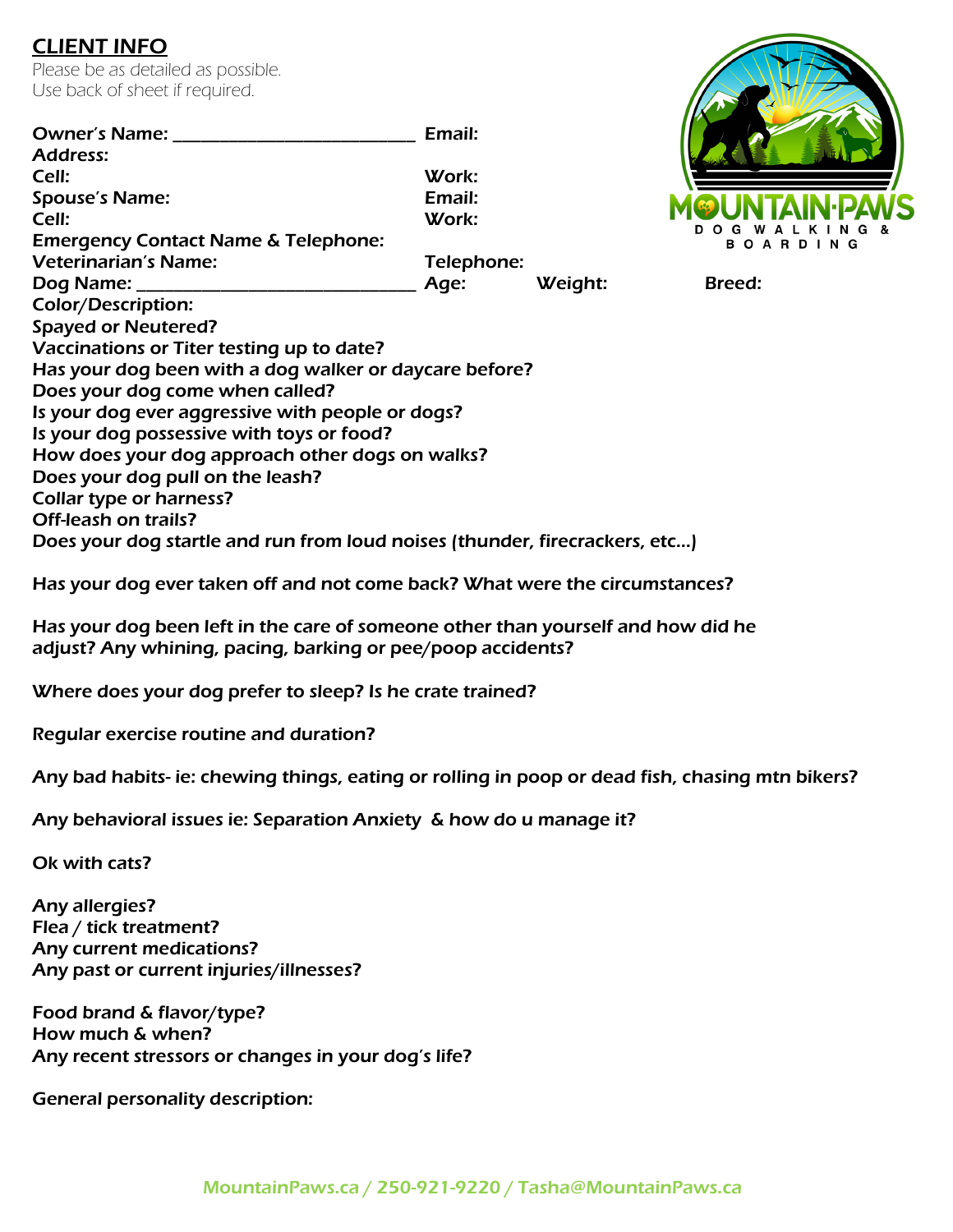## WAIVER

My signature on this document indicates that I have read and clearly understand all of its terms.



I understand that there are risks in having my dog boarded in an environment where the animals are not kept in cages. I also understand the risks of having my dog walked off-leash by Mountain Paws, as well as the risk of having my dog around other dogs, people, cyclists, wildlife, and motor vehicles. I acknowledge that Mountain Paws will take reasonable measures to minimize these risks, but I understand that it is not always possible for Mountain Paws to prevent injuries that may occur during off-leash activities. I understand that Mountain Paws specializes in off-leash wilderness hikes and that after my dog has proven recall my dog will be walked off leash.

I will be responsible for the actions of my dog if it causes any damage whatsoever, including but not limited to damage or injury to other dogs, people, or objects while in the care of Mountain Paws. I understand and agree that Mountain Paws is not responsible for any injury to or damage caused by my dog, while in the care of Mountain Paws.

I warrant that my dog is suitable to be in the care of Mountain Paws and is not aggressive toward people or other animals and is spayed or neutered if over the age of 10 months. My dog is obedient, capable of following instructions or in the process of learning to. I will immediately advise Mountain Paws of any problems with my dog that could affect its behavior, health, or suitability for a communal living environment and off-leash group activities.

In the event of illness or injury, I authorize Mountain Paws to take my dog to my vet or the nearest one. I agree to pay for all veterinary care required, in the opinion of the veterinarian. Mountain Paws will contact me or my emergency contact at the telephone numbers listed on the 'Client Info' sheet.. If the Owner/Emergency Contact cannot be reached, Mountain Paws is permitted to make any necessary decisions regarding the health and well-being of my dog.

I acknowledge that having my dog in the company and environment of other dogs may involve risks regarding the contraction of illness. I understand that regular vaccinations cannot completely guard against illness and disease, and that Mountain Paws cannot in any way prevent, nor be responsible for any illness , louse or disease that my dog might contract.

I ensure that my dog is, and will be kept currently vaccinated or I have consulted with a holistic veterinarian and have chosen not to continue with regular vaccinations but will be titer tested within the last 12 months. I understand all possible health risks associated with my decision regarding vaccinations and take full responsibility for any repercussions or illness that my dog may contract. I agree to provide proof of current vaccinations or titer testing if requested.

| Agreed and accepted this ____ day of ___<br>$20$ ____. |                |  |
|--------------------------------------------------------|----------------|--|
| <b>Owner Signature:</b>                                | <b>Print</b> : |  |
| Witness Signature:                                     | <b>Print:</b>  |  |